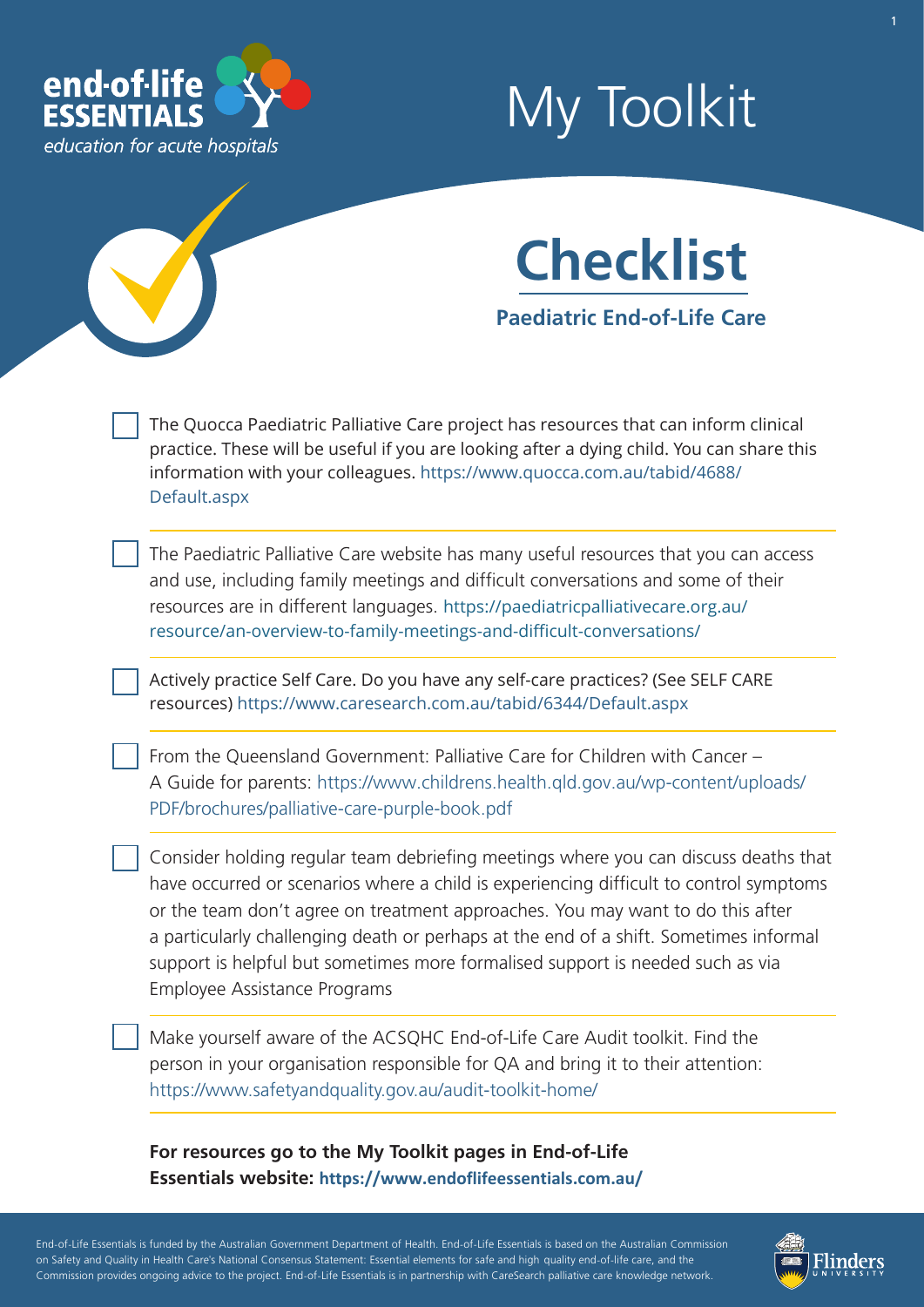

## My Toolkit



**Paediatric End-of-Life Care** 

[Australian Commission on Safety and Quality in Health Care: National Consensus Statement -](https://www.safetyandquality.gov.au/our-work/end-life-care) End-of-life care

Australian [Paediatric Palliative Care website](https://palliativecare.org.au/children) 

Quocca [Paediatric Palliative Care project](https://www.quocca.com.au/)

PCC4U has information on [Paediatric Palliative care](https://pcc4u.org.au/learning/topics/topic3/t3_section1/t3_activity4/) 

[WA Cancer and Palliative Care Network Paediatric and Adolescent Young Adult Palliative](https://ww2.health.wa.gov.au/~/media/Files/Corporate/general%20documents/Health%20Networks/WA%20Cancer%20and%20Palliative%20Care/Palliative%20care/Paediatric-Adolescent-Palliative-Care-Model-of-Care.pdf) Care Model of Care

CareSearch, [Paediatrics](https://www.caresearch.com.au/tabid/6367/Default.aspx) 

Palliative Care Australia: [Paediatric Palliative Care Policy Statement](https://palliativecare.org.au/wp-content/uploads/2019/02/Paediatric-Palliative-Care-Position-Statement-2019-final.pdf)

From the Queensland Government: Palliative Care for Children with Cancer – [A Guide for parents](https://www.quocca.com.au/Portals/6/Documents/Palliative-Care-for-Children-with-Cancer.pdf) (1MB pdf) and ['practical guide to palliative care in paediatrics'.](https://www.quocca.com.au/Portals/6/Documents/A-Practical-guide-to-Palliative-Care-in-Paediatrics.pdf) (2MB pdf)

[From the Australian Centre for grief and bereavement -](https://www.grief.org.au/ACGB/ACGB_Publications/Resources_for_the_Bereaved/Paediatric_Palliative_Care.aspx) After the Loss of a Child: A Resource for Parents of Children in Palliative Care

NSW [Paediatric Palliative Care Programme](https://www.nswppcprogramme.com.au/)

From QUT End of Life Law Australia: [Children and end of life decision-making](https://end-of-life.qut.edu.au/treatment-decisions/children#547744)

End-of-Life Essentials: [Glossary of terms](https://www.endoflifeessentials.com.au/tabid/5311/Default.aspx) 

End-of-Life Essentials Able versus Novice: [Which one are You?](https://www.endoflifeessentials.com.au/Portals/14/Images/Education%20Module/ABLE-VS-NOVICE.jpg)

- - - - End-of-Life Essentials is funded by the Australian Government Department of Health. End-of-Life Essentials is based on the Australian Commission on Safety and Quality in Health Care s National Consensus Statement: Essential elements for safe and high quality end-of-life care, and the - - Commission provides ongoing advice to the project. End-of-Life Essentials is in partnership with CareSearch palliative care knowledge network.